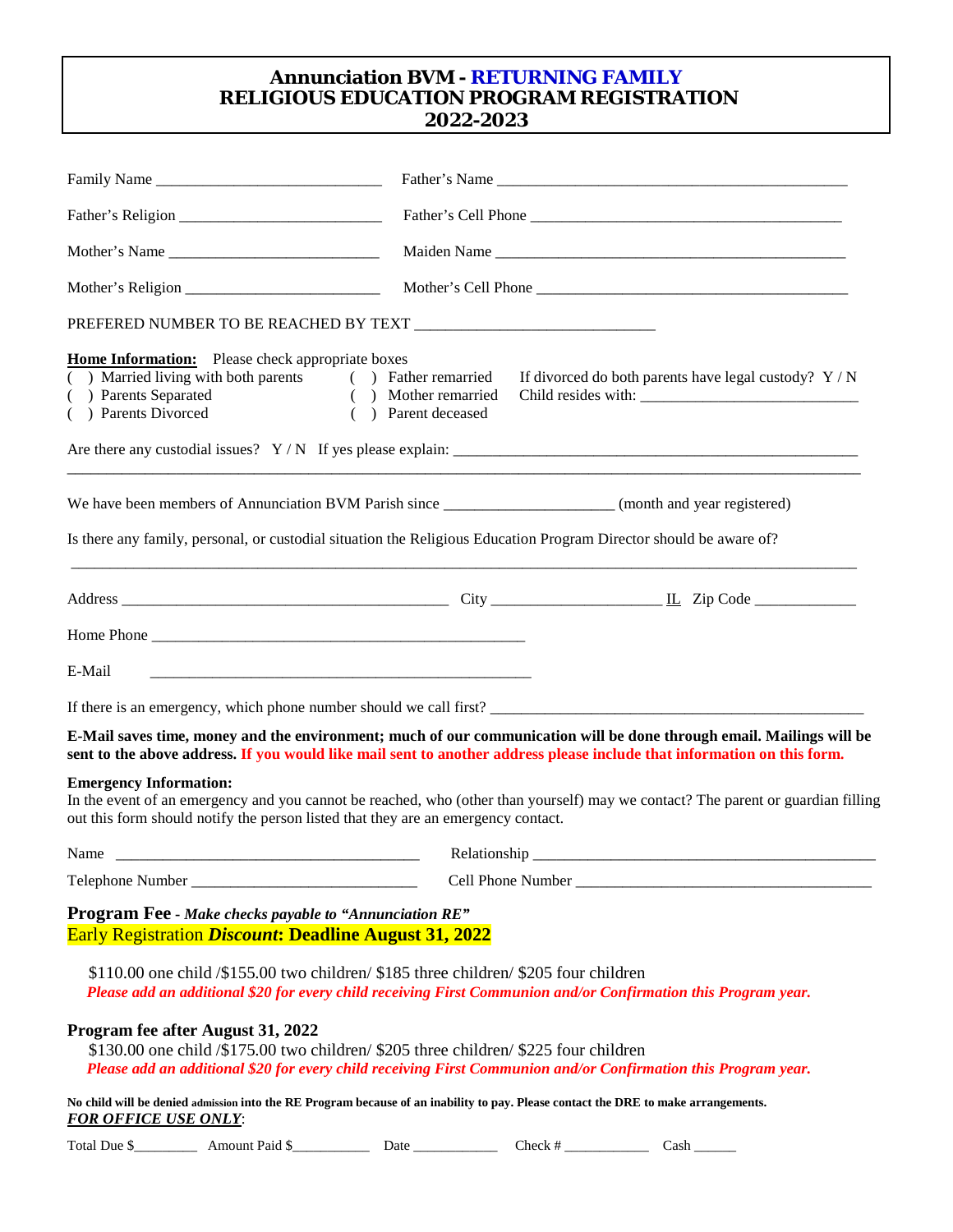#### **STUDENT INFORMATION / RETURNING FAMILIES**

If your child was baptized at another parish, and you have not provided the RE Office with a copy of the certificate, you can obtain a copy of the certificate by calling the church where your child was baptized and asking them to send it to our parish office. **Fax: 630-851-3294**.

| Gender: Male ____ Female ___ |                                                                                                                                       |  |
|------------------------------|---------------------------------------------------------------------------------------------------------------------------------------|--|
|                              |                                                                                                                                       |  |
|                              | Allergies, medical conditions, physical limitations, special needs, learning disabilities, or other important information the program |  |
|                              |                                                                                                                                       |  |
| Gender: Male ____ Female ___ |                                                                                                                                       |  |
|                              |                                                                                                                                       |  |
|                              | Allergies, medical conditions, physical limitations, special needs, learning disabilities, or other important information the program |  |
|                              |                                                                                                                                       |  |
| Gender: Male ____ Female ___ |                                                                                                                                       |  |
|                              |                                                                                                                                       |  |
|                              | Allergies, medical conditions, physical limitations, special needs, learning disabilities, or other important information the program |  |
|                              |                                                                                                                                       |  |
| Gender: Male ____ Female ___ |                                                                                                                                       |  |
|                              |                                                                                                                                       |  |
|                              | Allergies, medical conditions, physical limitations, special needs, learning disabilities, or other important information the program |  |

\_\_\_\_\_\_\_\_\_\_\_\_\_\_\_\_\_\_\_\_\_\_\_\_\_\_\_\_\_\_\_\_\_\_\_\_\_\_\_\_\_\_\_\_\_\_\_\_\_\_\_\_\_\_\_\_\_\_\_\_\_\_\_\_\_\_\_\_\_\_\_\_\_\_\_\_\_\_\_\_\_\_\_\_\_\_\_\_\_\_\_\_\_\_\_\_\_\_\_\_\_\_\_\_\_